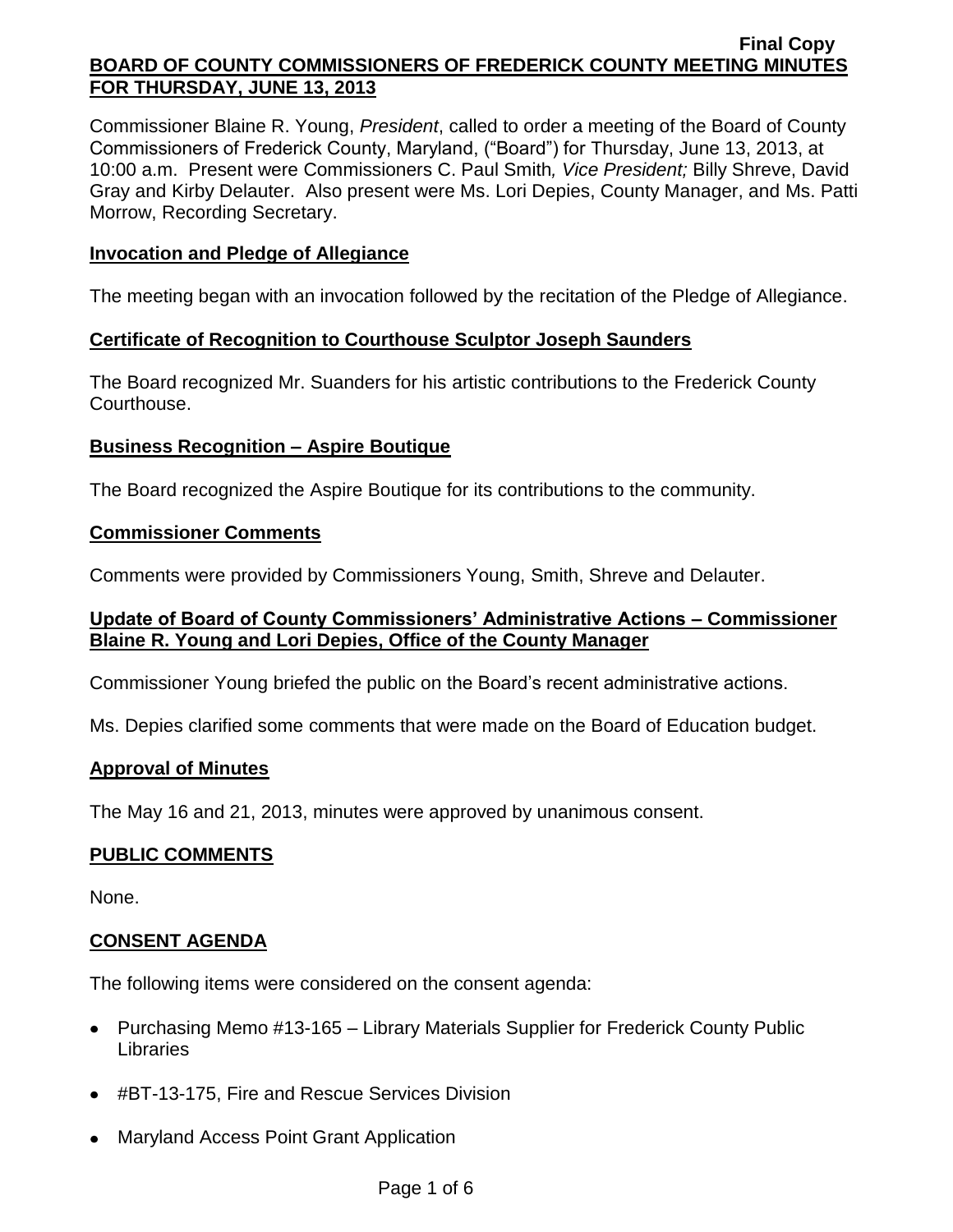- FY 2014 Community Partnership Agreement Grant Application
- FY 2014 Home Visiting Grant Application

*Motion to approve the consent agenda as presented – Passed 5-0.*

| <b>COMMISSIONERS</b> | <b>MOTION</b> | <b>SECOND</b> | <b>YES</b>   | <b>NO</b> | <b>ABSTAIN</b> | <b>NOT PRESENT</b> |
|----------------------|---------------|---------------|--------------|-----------|----------------|--------------------|
| Young                |               |               |              |           |                |                    |
| <b>Smith</b>         |               |               |              |           |                |                    |
| <b>Shreve</b>        |               |               |              |           |                |                    |
| Grav                 |               | "             |              |           |                |                    |
| <b>Delauter</b>      |               |               | $\mathbf{v}$ |           |                |                    |

# **AGENDA BRIEFING**

Commissioner Young noted the Board would hold the following public hearings on Tuesday, June 18 at 7:00 p.m.:

- **Rezoning Case #R-12-01, Oakdale Investments, LLC**
- Developer Rights and Responsibilities Agreement, Oakdale Investments, LLC;

and the following public hearings on Thursday, June 20 at 10:00 a.m.:

- To Consider the Abolishment of the Fire Tax Districts
- 2013 Spring Cycle of Water and Sewerage Amendments
- Amendment to the Frederick County Code 1-8-411 Extend the Expiration of the Downtown Frederick Arts and Entertainment Property Tax

# **WORKSESSION**

## **Appointments/Reappointments to Boards/Commissions – Joyce Grossnickle, Office of the County Manager**

Agricultural Preservation Advisory Board

There were no public comments received.

*Motion to approve the reappointment of Mr. Richard Grossnickle to serve a five-year term to become effective July 1, 2013, and to expire June 30, 2018, and the appointment of Mr. Sam Tressler to serve a term to expire June 30, 2013, and to serve a full five-year term to become effective July 1, 2013, and to expire June 30, 2018 – Passed 5-0.*

| <b>COMMISSIONERS</b> | <b>MOTION</b> | <b>SECOND</b> | <b>YES</b> | <b>NO</b> | <b>ABSTAIN</b> | <b>NOT PRESENT</b> |
|----------------------|---------------|---------------|------------|-----------|----------------|--------------------|
| Young                |               |               |            |           |                |                    |
| <b>Smith</b>         |               |               |            |           |                |                    |
| <b>Shreve</b>        |               |               |            |           |                |                    |
| Gray                 |               |               |            |           |                |                    |
| <b>Delauter</b>      |               | ́             |            |           |                |                    |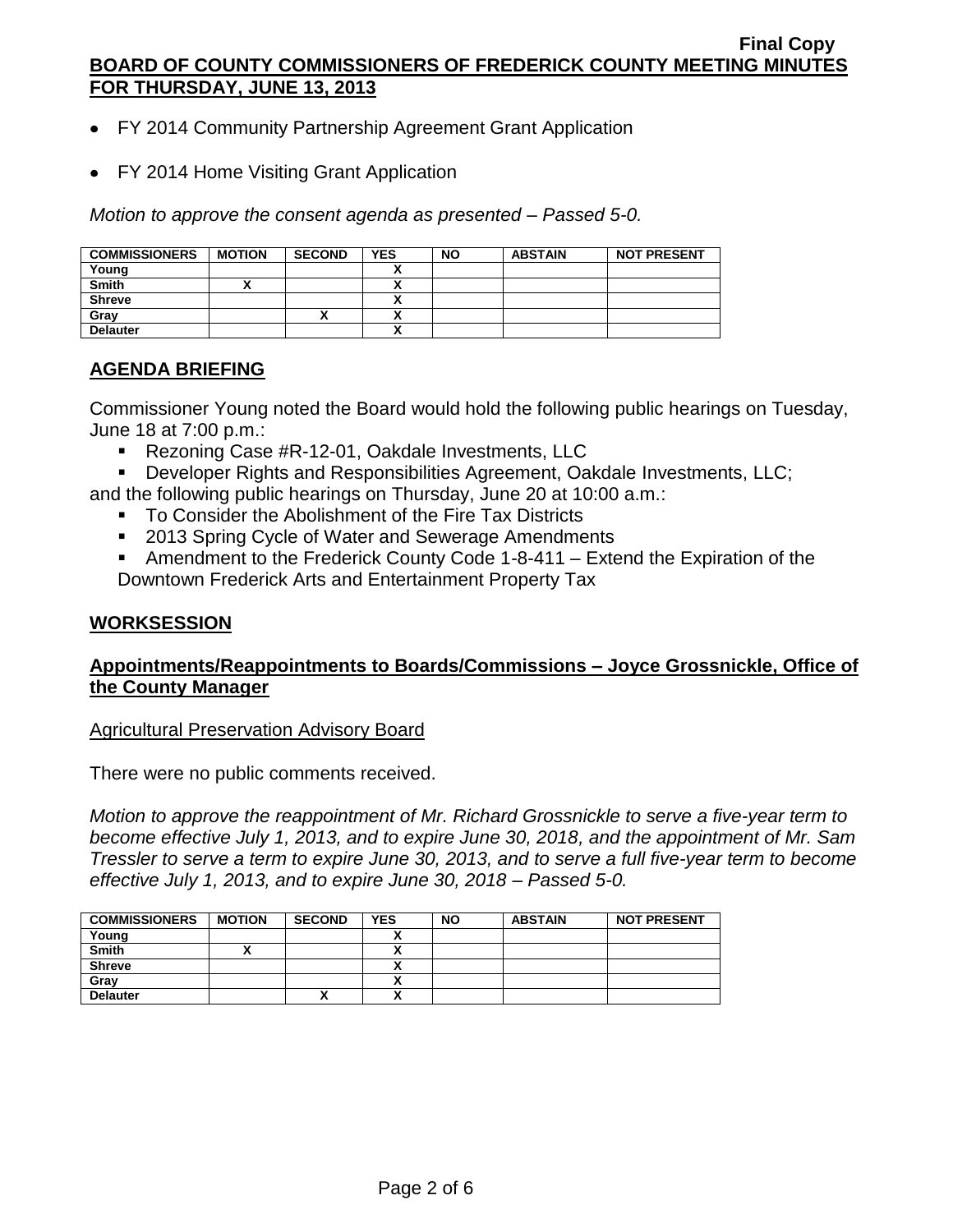### Agriculture Business Council

There were no public comments received.

*Motion to reappoint Mr. Richard Climer, Mr. Greg Clabaugh, and Ms. Christine Demas to serve three-year terms to become effective July 1, 2013, and to expire June 30, 2016, and the appointment of Mr. Brian House to serve a term to expire June 30, 2015 – Passed 5-0.*

| <b>COMMISSIONERS</b> | <b>MOTION</b> | <b>SECOND</b> | <b>YES</b> | <b>NO</b> | <b>ABSTAIN</b> | <b>NOT PRESENT</b> |
|----------------------|---------------|---------------|------------|-----------|----------------|--------------------|
| Young                |               |               |            |           |                |                    |
| <b>Smith</b>         |               |               |            |           |                |                    |
| <b>Shreve</b>        |               |               |            |           |                |                    |
| Gray                 |               |               |            |           |                |                    |
| <b>Delauter</b>      |               | "             |            |           |                |                    |

#### Historic Preservation Commission

There were no public comments received.

*Motion to appoint Ms. Jennifer Grove to serve a term to expire June 30, 2014 – Passed 5-0.*

| <b>COMMISSIONERS</b> | <b>MOTION</b> | <b>SECOND</b> | <b>YES</b> | <b>NO</b> | <b>ABSTAIN</b> | <b>NOT PRESENT</b> |
|----------------------|---------------|---------------|------------|-----------|----------------|--------------------|
| Young                |               |               |            |           |                |                    |
| <b>Smith</b>         |               |               |            |           |                |                    |
| <b>Shreve</b>        |               | "             | v<br>~     |           |                |                    |
| Gray                 |               |               | ^          |           |                |                    |
| <b>Delauter</b>      |               |               | ^          |           |                |                    |

Roads Board

There were no public comments received.

*Motion to reappoint Mr. W. Peter Pearre to serve a five-year term effective July 1, 2013, and to expire June 30, 2018 – Passed 5-0.*

| <b>COMMISSIONERS</b> | <b>MOTION</b> | <b>SECOND</b> | <b>YES</b> | <b>NO</b> | <b>ABSTAIN</b> | <b>NOT PRESENT</b> |
|----------------------|---------------|---------------|------------|-----------|----------------|--------------------|
| Young                |               |               |            |           |                |                    |
| <b>Smith</b>         |               |               |            |           |                |                    |
| <b>Shreve</b>        |               |               |            |           |                |                    |
| Grav                 |               |               |            |           |                |                    |
| <b>Delauter</b>      |               |               | v          |           |                |                    |

## **Prepaid Card Solution for Payroll Disbursements – Erin White, Finance Division**

Ms. White presented a request to make prepaid cards a mandatory payment alternative to pay employees who currently receive paper checks. It was noted the implementation of this program would require revisions to state law and would need to be included in the 2014 legislative package.

There were no public comments.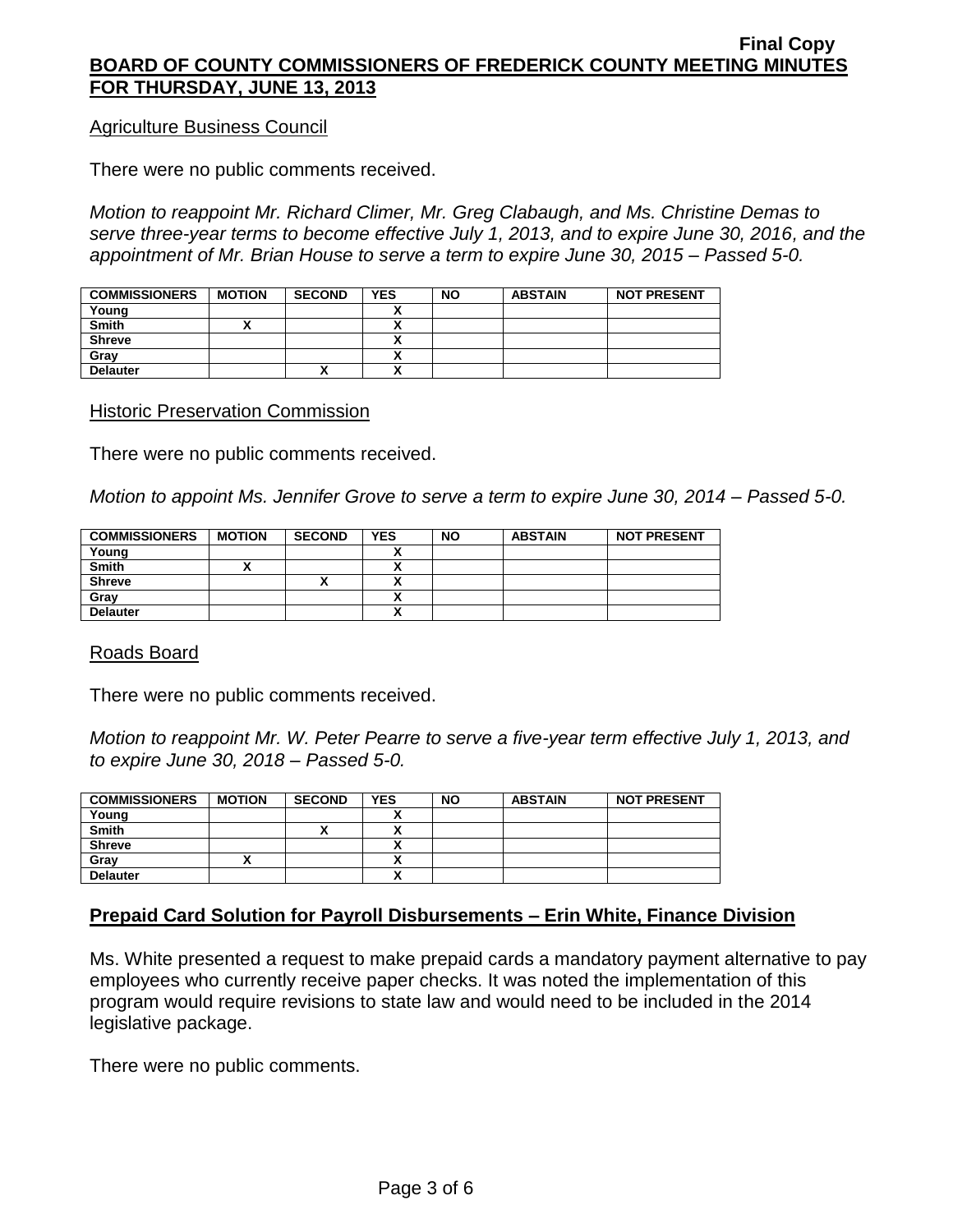*Motion to approve the inclusion in the 2014 legislative package – Passed 4-1.*

| <b>COMMISSIONERS</b> | <b>MOTION</b> | <b>SECOND</b> | <b>YES</b> | <b>NO</b> | <b>ABSTAIN</b> | <b>NOT PRESENT</b> |
|----------------------|---------------|---------------|------------|-----------|----------------|--------------------|
| Young                |               |               |            |           |                |                    |
| <b>Smith</b>         |               |               |            |           |                |                    |
| <b>Shreve</b>        |               |               |            |           |                |                    |
| Gray                 |               |               |            |           |                |                    |
| <b>Delauter</b>      |               |               |            |           |                |                    |

### **ADMINISTRATIVE BUSINESS**

## **Bid Award – Purchasing Memo #13-159, Subscriptions to Electronic Databases for the Frederick County Public Libraries (Sole Source) – Diane George, Finance Division**

*Motion to approve Purchasing Memo #13-159 as presented – Passed 5-0.*

| <b>COMMISSIONERS</b> | <b>MOTION</b> | <b>SECOND</b> | <b>YES</b> | <b>NO</b> | <b>ABSTAIN</b> | <b>NOT PRESENT</b> |
|----------------------|---------------|---------------|------------|-----------|----------------|--------------------|
| Young                |               |               |            |           |                |                    |
| <b>Smith</b>         | ,,            |               | ~          |           |                |                    |
| <b>Shreve</b>        |               |               |            |           |                |                    |
| Grav                 |               |               | <br>^      |           |                |                    |
| <b>Delauter</b>      |               |               | ٠.<br>^    |           |                |                    |

## **Present for Signature Purposes – Rezoning Amendment #R-00-02(A) – Westview South MXD (Public Hearing Held 5/21/13) – John Mathias, Office of the County Attorney**

Mr. Mathias presented the ordinance regarding Rezoning Amendment #R-00-02(A) for signature.

### *No action was taken.*

(A copy of the approved/adopted ordinance can be obtained in the County Manager's Office or from the county's website, [www.FrederickCountyMD.gov.](http://www.frederickcountymd.gov/))

## **Present for Signature Purposes – Development Rights and Responsibilities Agreement – Westview South MXD (Public Hearing Held 5/21/13) – Eric Soter, Community Development Division and Kathy Mitchell, Office of the County Attorney**

Ms. Mitchell and Mr. Soter presented the DRRA agreement for the Westview South MXD for Commissioner Young's signature.

*No action was taken.*

## **Present for Signature Purposes – Development Rights and Responsibilities Agreement – Urbana-Natelli Projects (Public Hearing Held 6/4/13) – Eric Soter, Community Development Division and Kathy Mitchell, Office of the County Attorney**

Ms. Mitchell and Mr. Soter presented the DRRA agreement for the Urbana / Natelli projects for Commissioner Young's signature.

*No action was taken.*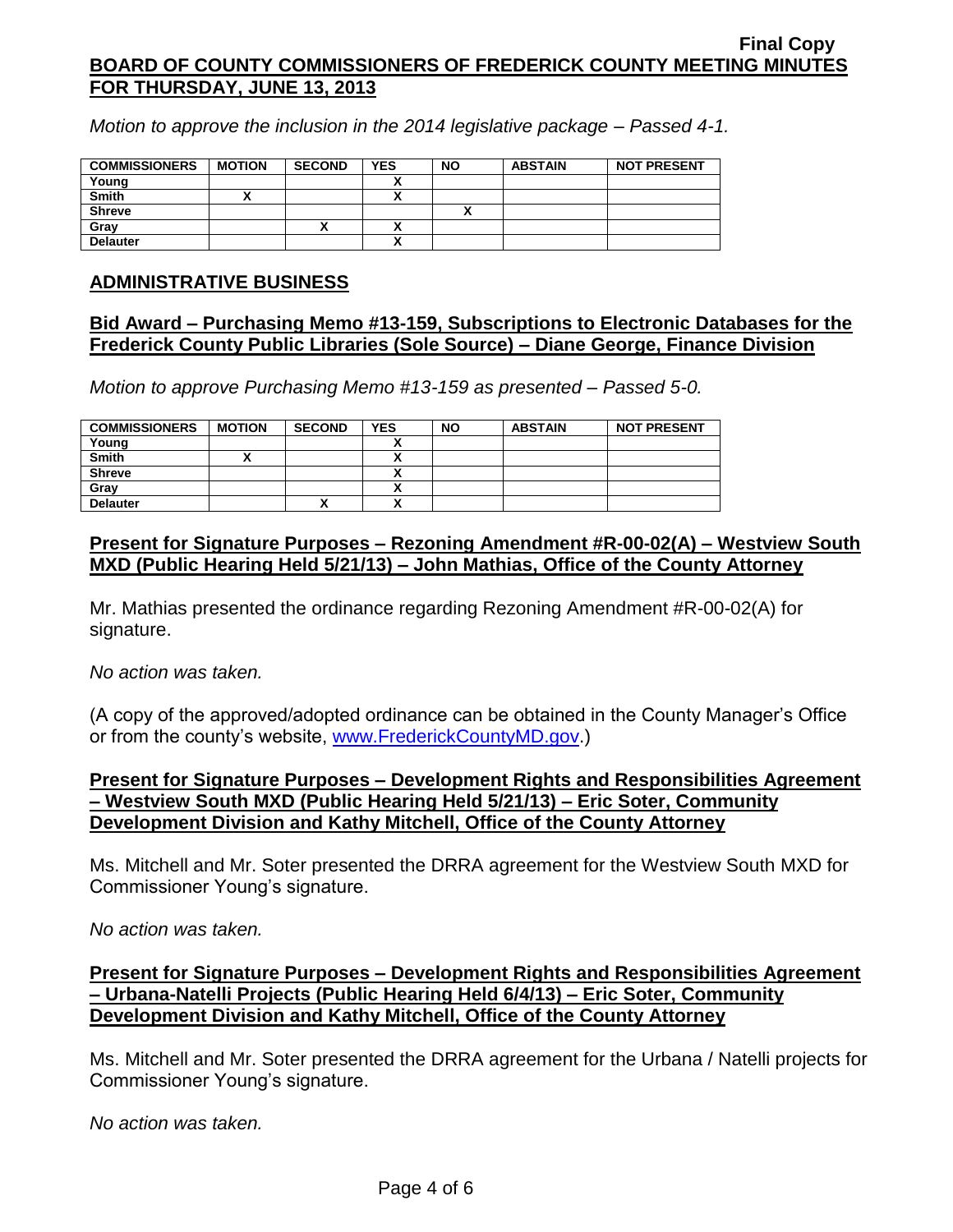## **Downtown Frederick Partnership Artomatic Building User Fee Waiver Request and Alcohol Policy Discussion – Crystal Chamberlain, Public Works Division**

Ms. Chamberlain and Mr. Chuck Nipe, Public Works Division, presented the building fee waiver request for 117 East Church Street building. It was noted the Board of Education (BOE) approved the same request for the BOE building located at 115 East Church Street.

*Motion to approve the fee waiver request as presented – Passed 5-0.*

| <b>COMMISSIONERS</b> | <b>MOTION</b> | <b>SECOND</b> | <b>YES</b> | <b>NO</b> | <b>ABSTAIN</b> | <b>NOT PRESENT</b> |
|----------------------|---------------|---------------|------------|-----------|----------------|--------------------|
| Young                |               |               |            |           |                |                    |
| <b>Smith</b>         |               |               |            |           |                |                    |
| <b>Shreve</b>        |               |               |            |           |                |                    |
| Gray                 |               |               |            |           |                |                    |
| <b>Delauter</b>      |               | ^             |            |           |                |                    |

*Motion to create a pilot project to allow the use of alcohol during the specific event and to request staff come back with a recommendation for various county facilities regarding the use of alcohol was withdrawn.*

| <b>COMMISSIONERS</b> | <b>MOTION</b> | <b>SECOND</b> | <b>YES</b> | <b>NO</b> | <b>ABSTAIN</b> | <b>NOT PRESENT</b> |
|----------------------|---------------|---------------|------------|-----------|----------------|--------------------|
| Young                |               |               |            |           |                |                    |
| <b>Smith</b>         |               |               |            |           |                |                    |
| <b>Shreve</b>        |               | "             |            |           |                |                    |
| Grav                 |               |               |            |           |                |                    |
| <b>Delauter</b>      |               |               |            |           |                |                    |

*Motion to amend the Facility Use of Frederick County Buildings Policy No. 12-52 regarding alcohol use by creating a special exception for the Downtown Frederick Partnership Artomatic event and direct staff to provide analysis on the creation of special exceptions for certain events regarding alcohol use – Passed 4-1.*

| <b>COMMISSIONERS</b> | <b>MOTION</b> | <b>SECOND</b> | <b>YES</b> | <b>NO</b> | <b>ABSTAIN</b> | <b>NOT PRESENT</b> |
|----------------------|---------------|---------------|------------|-----------|----------------|--------------------|
| Young                |               |               |            |           |                |                    |
| <b>Smith</b>         |               |               | ~          |           |                |                    |
| <b>Shreve</b>        |               |               | ,,         |           |                |                    |
| Gray                 |               |               |            |           |                |                    |
| <b>Delauter</b>      |               |               | Λ          |           |                |                    |

# **Clean Chesapeake Coalition (CCC) Update – Commissioner C. Paul Smith**

Commissioner Smith updated the Board on the CCC.

*Motion to approve the authorization of \$25,000.00 as Frederick County's share of the funding request from the CCC. It was noted the \$25,000 would come from the FY 2013 Contingency Fund – Passed 5-0.*

| <b>COMMISSIONERS</b> | <b>MOTION</b> | <b>SECOND</b> | <b>YES</b>   | <b>NO</b> | <b>ABSTAIN</b> | <b>NOT PRESENT</b> |
|----------------------|---------------|---------------|--------------|-----------|----------------|--------------------|
| Young                |               |               |              |           |                |                    |
| <b>Smith</b>         |               |               |              |           |                |                    |
| <b>Shreve</b>        |               |               |              |           |                |                    |
| Grav                 |               |               |              |           |                |                    |
| <b>Delauter</b>      |               |               | $\mathbf{v}$ |           |                |                    |

(Commissioner Young passed the gavel to Commissioner Smith and left the room.)